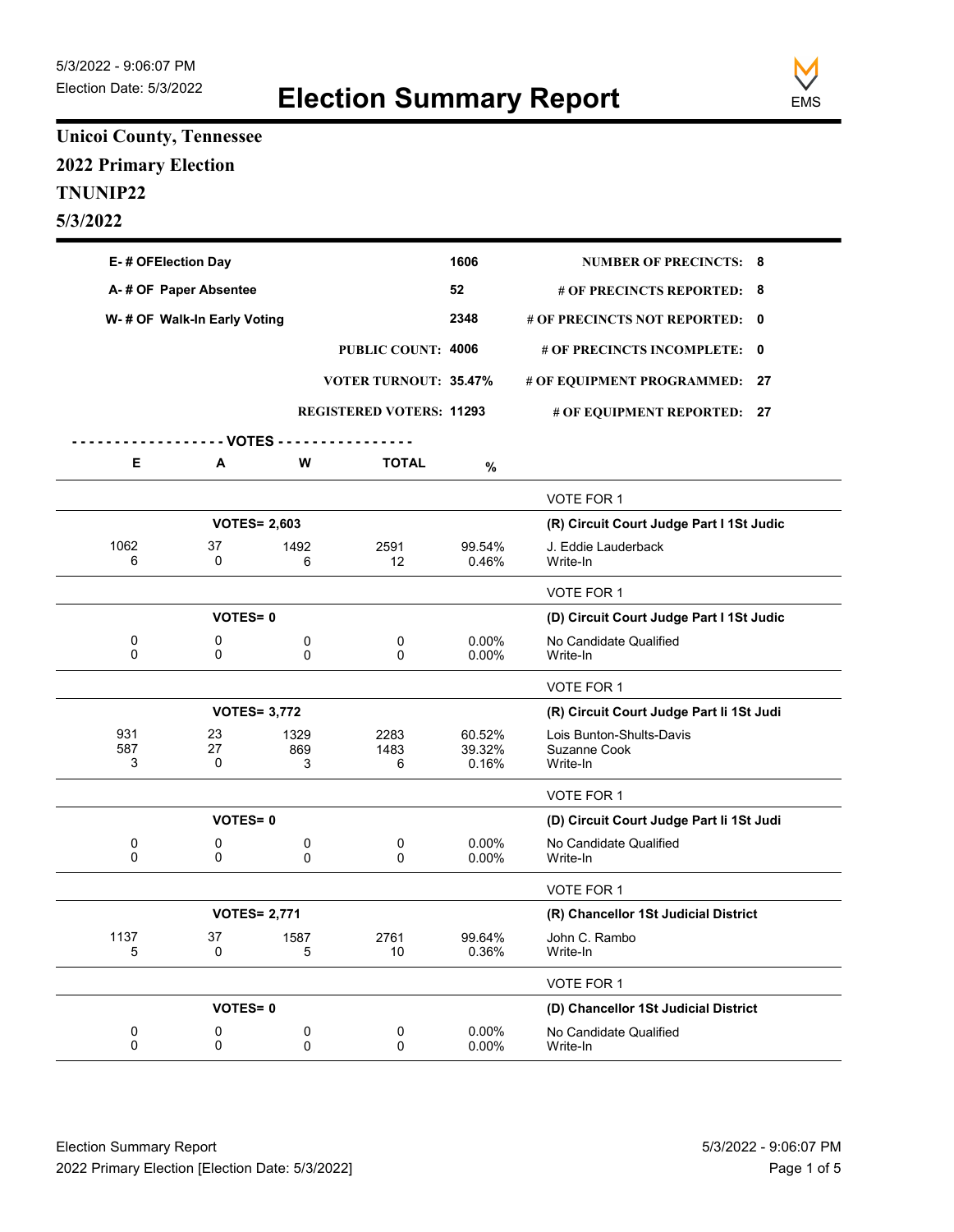| Е                        | A                | W                   | <b>TOTAL</b>           | $\%$            |                                          |
|--------------------------|------------------|---------------------|------------------------|-----------------|------------------------------------------|
|                          |                  |                     |                        |                 | <b>VOTE FOR 1</b>                        |
|                          |                  | <b>VOTES= 2,977</b> |                        |                 | (R) Criminal Court Judge Part I 1St Judi |
| 1205<br>1                | 41<br>0          | 1725<br>5           | 2971<br>6              | 99.80%<br>0.20% | Lisa Nidiffer Rice<br>Write-In           |
|                          |                  |                     |                        |                 | VOTE FOR 1                               |
|                          | <b>VOTES=0</b>   |                     |                        |                 | (D) Criminal Court Judge Part I 1St Judi |
| 0<br>$\Omega$            | 0<br>0           | 0<br>$\Omega$       | 0<br>$\Omega$          | 0.00%<br>0.00%  | No Candidate Qualified<br>Write-In       |
|                          |                  |                     |                        |                 | VOTE FOR 1                               |
|                          |                  | <b>VOTES= 2,787</b> |                        |                 | (R) Criminal Court Judge Part li 1St Jud |
| 1130<br>$\Omega$         | 39<br>0          | 1617<br>1           | 2786<br>1              | 99.96%<br>0.04% | Stacy L. Street<br>Write-In              |
|                          |                  |                     |                        |                 | VOTE FOR 1                               |
|                          | <b>VOTES=0</b>   |                     |                        |                 | (D) Criminal Court Judge Part li 1St Jud |
| 0<br>$\Omega$            | 0<br>$\Omega$    | 0<br>$\Omega$       | 0<br>$\Omega$          | 0.00%<br>0.00%  | No Candidate Qualified<br>Write-In       |
|                          |                  |                     |                        |                 | VOTE FOR 1                               |
|                          |                  | <b>VOTES= 2,666</b> |                        |                 | (R) District Attorney General 1St Judici |
| 1109<br>1                | 35<br>0          | 1518<br>3           | 2662<br>4              | 99.85%<br>0.15% | <b>Steve Finney</b><br>Write-In          |
|                          |                  |                     |                        |                 | VOTE FOR 1                               |
|                          | <b>VOTES=0</b>   |                     |                        |                 | (D) District Attorney General 1St Judici |
| 0<br>$\mathbf 0$         | 0<br>0           | 0<br>0              | 0<br>0                 | 0.00%<br>0.00%  | No Candidate Qualified<br>Write-In       |
|                          |                  |                     |                        |                 | VOTE FOR 1                               |
|                          |                  | <b>VOTES= 2,697</b> |                        |                 | (R) Public Defender 1St Judicial Distric |
| 1110<br>1                | 36<br>0          | 1545<br>5           | 2691<br>6              | 99.78%<br>0.22% | Jeff Kelly<br>Write-In                   |
|                          |                  |                     |                        |                 | VOTE FOR 1                               |
|                          | <b>VOTES=0</b>   |                     |                        |                 | (D) Public Defender 1St Judicial Distric |
| $\pmb{0}$<br>$\mathbf 0$ | 0<br>$\mathbf 0$ | $\pmb{0}$<br>0      | $\pmb{0}$<br>$\pmb{0}$ | 0.00%<br>0.00%  | No Candidate Qualified<br>Write-In       |
|                          |                  |                     |                        |                 | VOTE FOR 1                               |
|                          |                  | <b>VOTES= 3,315</b> |                        |                 | (R) County Mayor                         |
| 1313<br>13               | 42<br>$\pmb{0}$  | 1932<br>15          | 3287<br>28             | 99.16%<br>0.84% | Garland "Bubba" Evely<br>Write-In        |

| 1313<br>13 | 42             | 1932<br>15 | 3287<br>28 | 99.16%<br>0.84%      | Garland "Bubba" Evely<br>Write-In  |  |
|------------|----------------|------------|------------|----------------------|------------------------------------|--|
|            |                |            |            |                      | VOTE FOR 1                         |  |
|            | <b>VOTES=0</b> |            |            |                      | (D) County Mayor                   |  |
|            |                |            |            | $0.00\%$<br>$0.00\%$ | No Candidate Qualified<br>Write-In |  |
|            |                |            |            |                      |                                    |  |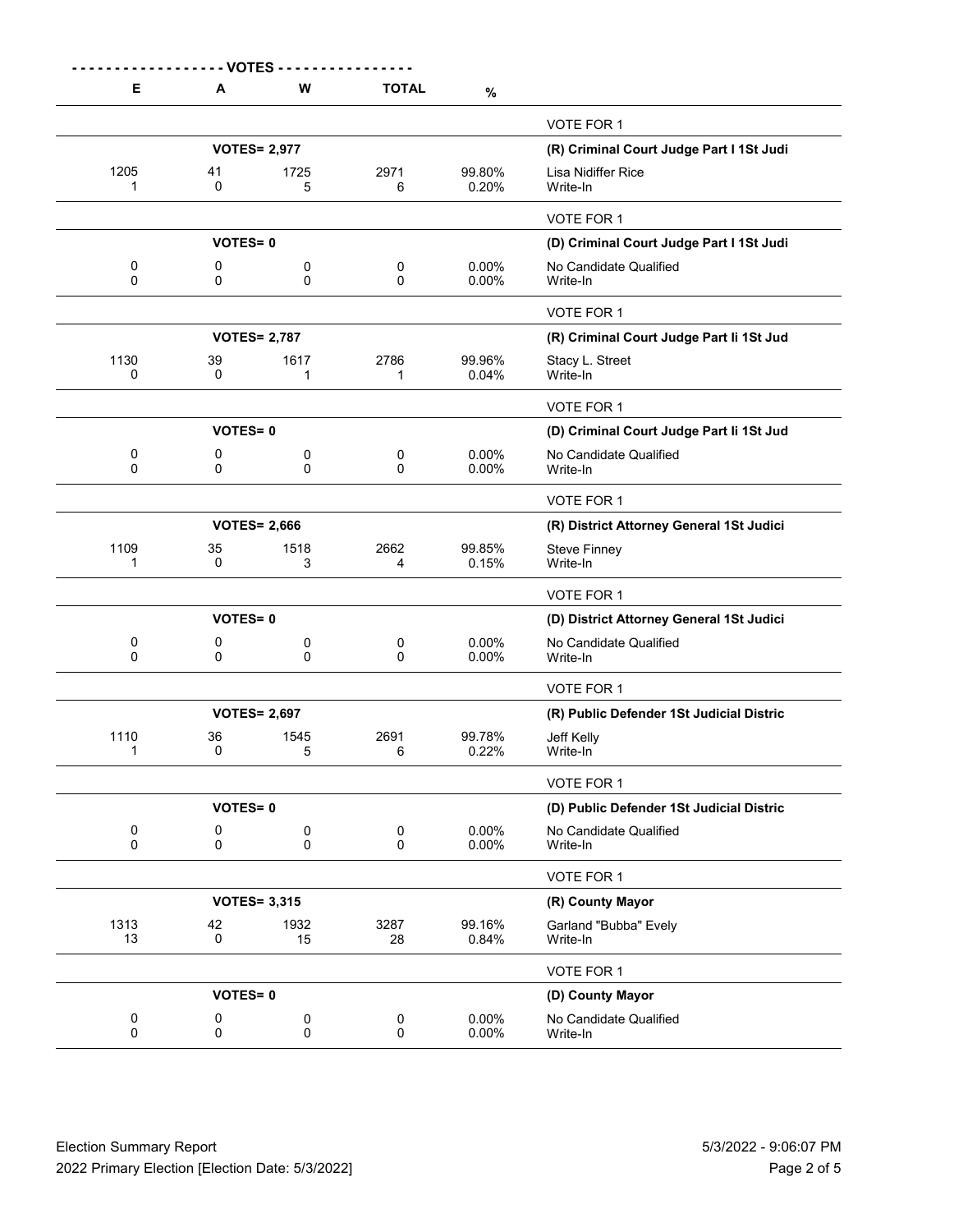|      | -- VOTES       |                     |              |                 |                                    |
|------|----------------|---------------------|--------------|-----------------|------------------------------------|
| Е    | A              | W                   | <b>TOTAL</b> | $\%$            |                                    |
|      |                |                     |              |                 | VOTE FOR 3                         |
|      |                | <b>VOTES= 2,858</b> |              |                 | (R) County Commissioner District 1 |
| 156  | 6              | 236                 | 398          | 13.93%          | James D. (Doc) Bailey              |
| 285  | 4              | 375                 | 664          | 23.23%          | Jamie Harris                       |
| 289  | 11             | 455                 | 755          | 26.42%          |                                    |
| 138  | 5              | 177                 | 320          | 11.20%          | <b>Tim Lingerfelt</b>              |
| 307  | 13             |                     |              |                 | Page Sifford                       |
| 2    | -1             | 395                 | 715          | 25.02%<br>0.17% | Loren Thomas                       |
|      |                | 2                   | 5            |                 | Write-In                           |
| 0    | 0              | 1                   | 1            | 0.03%           | Write-In                           |
| 0    | 0              | 0                   | 0            | 0.00%           | Write-In                           |
|      |                |                     |              |                 | VOTE FOR 3                         |
|      | <b>VOTES=0</b> |                     |              |                 | (D) County Commissioner District 1 |
| 0    | 0              | 0                   | 0            | 0.00%           | No Candidate Qualified             |
| 0    | 0              | 0                   | 0            | 0.00%           | Write-In                           |
| 0    | 0              | 0                   | 0            | $0.00\%$        | Write-In                           |
| 0    | 0              | 0                   | 0            | 0.00%           | Write-In                           |
|      |                |                     |              |                 |                                    |
|      |                |                     |              |                 | VOTE FOR 3                         |
|      |                | <b>VOTES= 2,606</b> |              |                 | (R) County Commissioner District 2 |
| 254  | 15             | 497                 | 766          | 29.39%          | Brian D. Delp                      |
| 295  | 16             | 591                 | 902          | 34.61%          | Wayne Edwards                      |
| 311  | 15             | 606                 | 932          | 35.76%          | Jason Harris                       |
| 2    | 0              | 3                   | 5            | 0.19%           | Write-In                           |
| 1    | 0              | 0                   | 1            | 0.04%           | Write-In                           |
| 0    | 0              | 0                   | 0            | $0.00\%$        | Write-In                           |
|      |                |                     |              |                 | VOTE FOR 3                         |
|      | <b>VOTES=0</b> |                     |              |                 | (D) County Commissioner District 2 |
| 0    | 0              | 0                   | 0            | 0.00%           | No Candidate Qualified             |
| 0    | 0              | 0                   | 0            | 0.00%           | Write-In                           |
| 0    | 0              | 0                   | 0            | 0.00%           | Write-In                           |
| 0    | 0              | 0                   | $\Omega$     | 0.00%           | Write-In                           |
|      |                |                     |              |                 | VOTE FOR 3                         |
|      |                | <b>VOTES= 2,623</b> |              |                 | (R) County Commissioner District 3 |
| 388  |                |                     |              |                 |                                    |
|      | 10             | 499                 | 897          | 34.20%          | Stephen Hendrix                    |
| 374  | 10             | 452                 | 836          | 31.87%          | John W. Mosley                     |
| 381  | 8              | 494                 | 883          | 33.66%          | Cody Scott                         |
| 5    | 1              | 1                   | 7            | 0.27%           | Write-In                           |
| 0    | 0              | 0                   | 0            | 0.00%           | Write-In                           |
| 0    | 0              | 0                   | 0            | 0.00%           | Write-In                           |
|      |                |                     |              |                 | VOTE FOR 3                         |
|      | <b>VOTES=0</b> |                     |              |                 | (D) County Commissioner District 3 |
| 0    | 0              | 0                   | 0            | 0.00%           | No Candidate Qualified             |
| 0    | 0              | 0                   | 0            | 0.00%           | Write-In                           |
| 0    | 0              | 0                   | 0            | 0.00%           | Write-In                           |
| 0    | 0              | 0                   | 0            | 0.00%           | Write-In                           |
|      |                |                     |              |                 | VOTE FOR 1                         |
|      |                | <b>VOTES= 3,257</b> |              |                 | (R) Trustee                        |
| 1288 | 42             | 1926                | 3256         | 99.97%          | Katie Howell Bennett               |
| 0    | 0              | 1                   | 1            | 0.03%           | Write-In                           |
|      |                |                     |              |                 |                                    |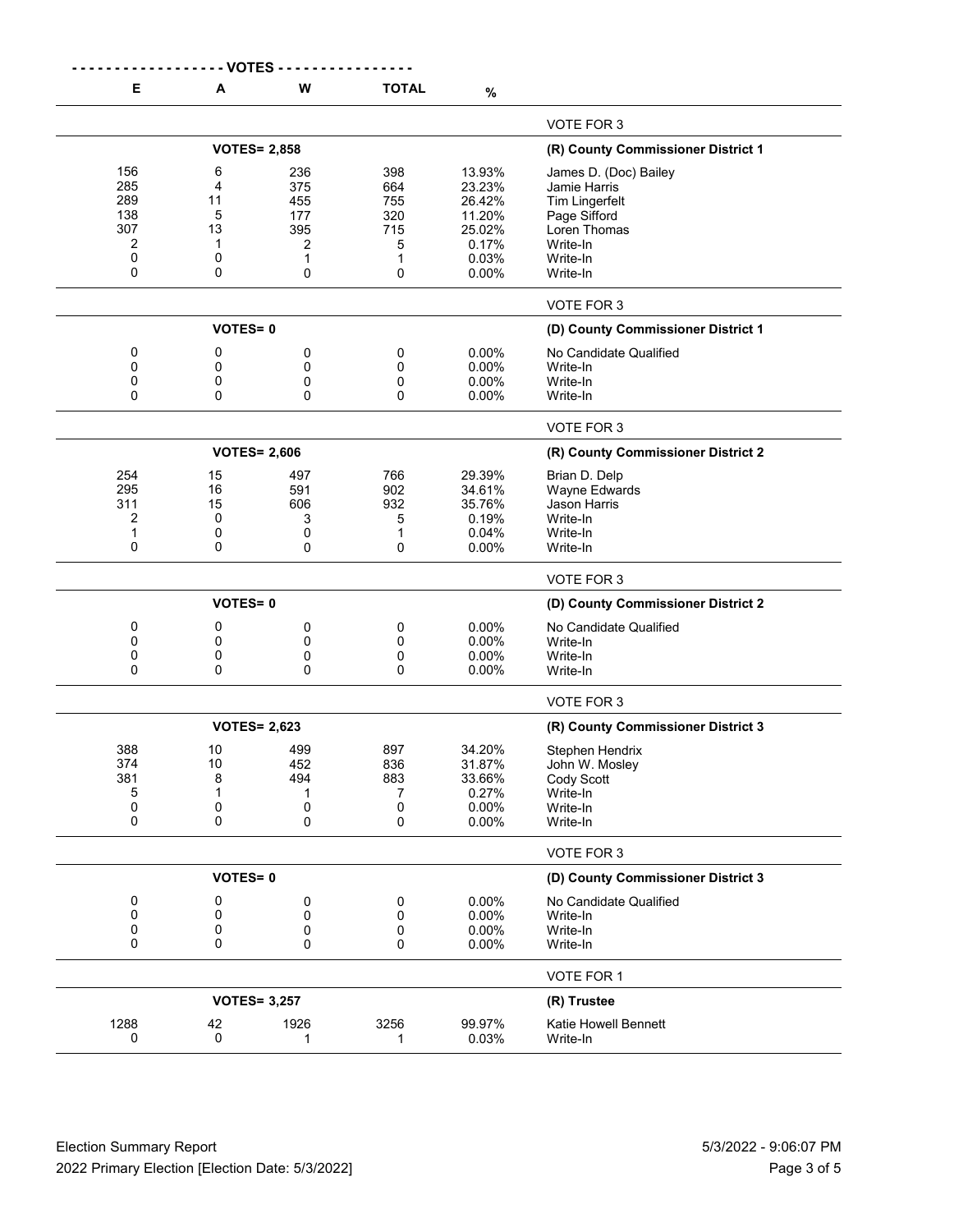|                              | - VOTES                                 |                        |                          |                                       |                                                                      |
|------------------------------|-----------------------------------------|------------------------|--------------------------|---------------------------------------|----------------------------------------------------------------------|
| Е                            | A                                       | W                      | <b>TOTAL</b>             | $\%$                                  |                                                                      |
|                              |                                         |                        |                          |                                       | VOTE FOR 1                                                           |
|                              | <b>VOTES=0</b>                          |                        |                          |                                       | (D) Trustee                                                          |
| 0<br>$\Omega$                | 0<br>0                                  | 0<br>0                 | 0<br>0                   | 0.00%<br>0.00%                        | No Candidate Qualified<br>Write-In                                   |
|                              |                                         |                        |                          |                                       | VOTE FOR 1                                                           |
|                              |                                         | <b>VOTES= 3,876</b>    |                          |                                       | (R) General Sessions Judge                                           |
| 810<br>743<br>1              | 29<br>23<br>0                           | 1207<br>1061<br>2      | 2046<br>1827<br>3        | 52.79%<br>47.14%<br>0.08%             | <b>Mitch Manuel</b><br>Joseph David Shults<br>Write-In               |
|                              |                                         |                        |                          |                                       | VOTE FOR 1                                                           |
|                              | <b>VOTES=0</b>                          |                        |                          |                                       | (D) General Sessions Judge                                           |
| 0<br>0                       | 0<br>0                                  | 0<br>0                 | $\pmb{0}$<br>0           | 0.00%<br>0.00%                        | No Candidate Qualified<br>Write-In                                   |
|                              |                                         |                        |                          |                                       | VOTE FOR 1                                                           |
|                              |                                         | <b>VOTES= 3,925</b>    |                          |                                       | (R) Sheriff                                                          |
| 564<br>953<br>69<br>3        | 13<br>38<br>$\mathbf{1}$<br>$\mathbf 0$ | 749<br>1447<br>87<br>1 | 1326<br>2438<br>157<br>4 | 33.78%<br>62.11%<br>4.00%<br>$0.10\%$ | Mike Adams<br>Michael K. Hensley<br>Robert Bryan Mccurry<br>Write-In |
|                              |                                         |                        |                          |                                       | VOTE FOR 1                                                           |
|                              | <b>VOTES=0</b>                          |                        |                          |                                       | (D) Sheriff                                                          |
| 0<br>0                       | 0<br>0                                  | 0<br>0                 | 0<br>0                   | 0.00%<br>$0.00\%$                     | No Candidate Qualified<br>Write-In                                   |
|                              |                                         |                        |                          |                                       | VOTE FOR 1                                                           |
|                              |                                         | <b>VOTES= 3,281</b>    |                          |                                       | (R) Circuit Court Clerk                                              |
| 1322<br>5                    | 40<br>0                                 | 1904<br>10             | 3266<br>15               | 99.54%<br>0.46%                       | Darren C. Shelton<br>Write-In                                        |
|                              |                                         |                        |                          |                                       | VOTE FOR 1                                                           |
|                              | <b>VOTES=0</b>                          |                        |                          |                                       | (D) Circuit Court Clerk                                              |
| 0<br>$\Omega$                | 0<br>$\Omega$                           | 0<br>$\Omega$          | 0<br>$\Omega$            | $0.00\%$<br>$0.00\%$                  | No Candidate Qualified<br>Write-In                                   |
|                              |                                         |                        |                          |                                       | VOTE FOR 1                                                           |
|                              |                                         | <b>VOTES= 3,936</b>    |                          |                                       | (R) County Clerk                                                     |
| 630<br>952<br>$\overline{2}$ | 22<br>30<br>0                           | 927<br>1372<br>1       | 1579<br>2354<br>3        | 40.12%<br>59.81%<br>0.08%             | Mitzi Bowen<br>Patty Treadway<br>Write-In                            |
|                              |                                         |                        |                          |                                       | VOTE FOR 1                                                           |
|                              | <b>VOTES=0</b>                          |                        |                          |                                       | (D) County Clerk                                                     |
| 0<br>$\pmb{0}$               | 0<br>$\pmb{0}$                          | 0<br>$\pmb{0}$         | 0<br>$\mathbf 0$         | $0.00\%$<br>0.00%                     | No Candidate Qualified<br>Write-In                                   |
|                              |                                         |                        |                          |                                       | VOTE FOR 1                                                           |
|                              |                                         | <b>VOTES= 3,484</b>    |                          |                                       | (R) Register Of Deeds                                                |
| 1396<br>3                    | 39<br>0                                 | 2044<br>2              | 3479<br>5                | 99.86%<br>0.14%                       | Debbie Tittle<br>Write-In                                            |